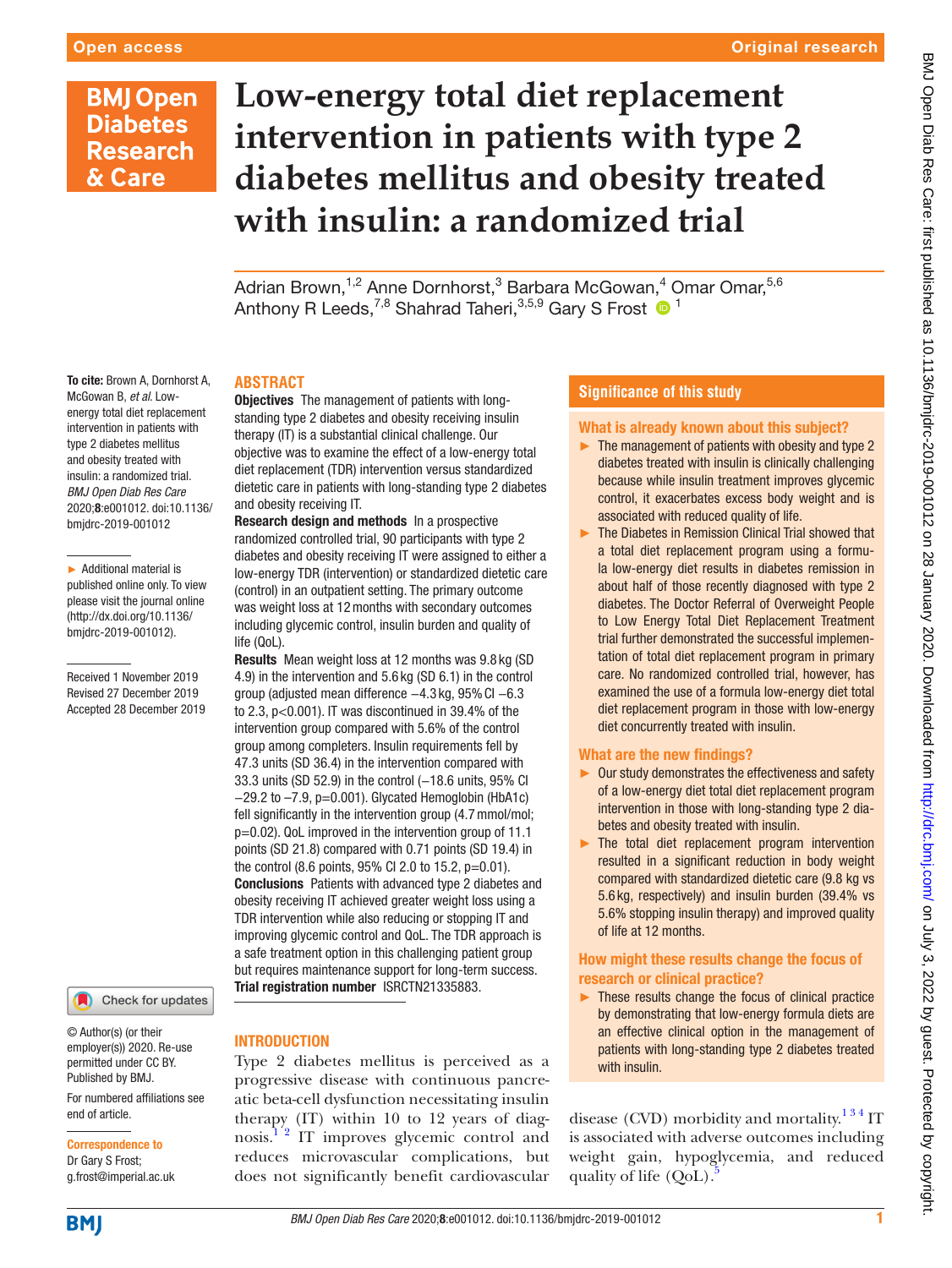Bariatric surgery results in significant IT reduction in patients with type 2 diabetes and obesity with approximately  $90\%$  discontinuing IT at 5 years.<sup>[6](#page-8-2)</sup> Energy restriction is a key mechanism for the beneficial metabolic effects of bariatric surgery.<sup>[7](#page-8-3)</sup> Bariatric surgery, however, is not appropriate or acceptable for all patients, has a number of complications, and economic constraints limit its availability. Unlike bariatric surgery, traditional dietary interventions do not achieve long-term reduction in IT therapy burden. $89$ 

Total diet replacement (TDR) using a formula lowenergy diet (LED) program, to replicate the energy deficit and weight loss through bariatric surgery, promotes type 2 diabetes remission in those recently diagnosed with type 2 diabetes.<sup>10</sup> Few studies, however, have rigorously examined the use of a formula LED TDR in those with long-standing type 2 diabetes receiving IT, limiting their value to inform clinical guidelines and practice. $11-14$  Therefore, we undertook a randomized clinical trial comparing the impact of a TDR intervention including a formula LED, behavior modification and physical activity, with standardized dietetic care on weight loss, insulin burden and glycemic control in patients with type 2 diabetes and obesity receiving IT.

#### **METHODS**

## Study design and participants

We conducted a prospective, parallel-group, non-blinded randomized clinical trial in two hospitals in London, UK (Imperial College Healthcare National Health Service (NHS) Trust and Guy's and St Thomas' NHS Foundation Trust). Participants with type 2 diabetes and obesity treated with IT were identified and recruited from UK primary and secondary care. Participants had type 2 diabetes, were treated with insulin, had a body mass index (BMI) of ≥30 kg/m<sup>2</sup>, were aged 18–70 years and provided written informed consent. Key exclusion criteria included being on IT for >10 years with a fasting circulating C-peptide of less than 600pmol/L, type 1 diabetes, significant diabetes microvascular complications, estimated glomerular filtration rate of less than  $30 \text{ mL/min} / 1.73 \text{ m}^2$  and clinically diagnosed with binge eating disorder. The supplementary appendix has details on full eligibility and withdrawal criteria and recruitment methods.

#### Randomization and masking

Randomization was performed using an online software tool (Sealed Envelope) to either the intervention or control group in a 1:1 ratio using computer-generated random numbers. To ensure group balance (age, gender, ethnicity, diabetes duration) minimization was used.[15](#page-8-7) A 30% chance of simple random allocation was included.[16](#page-8-8) Due to the nature of the interventions participants could not be blinded so were aware of the group allocation; however, the study statistician (OO) was blinded to allocation for analysis.

#### Dietary interventions

At randomization, participants commenced a 12-week TDR formula LED (Cambridge Weight Plan, Northants,

UK) followed by 12 weeks of structured food reintroduction and then ongoing follow-up in combination with an energy deficit diet at 3-month intervals until 12 months. For the first 12weeks, all meals were replaced with four formula LED products per day (800–820 kcal/day, 57% carbohydrate, 14% fat, 26% protein and 3% fiber) in addition to at least 2.25 liters of energy-free beverages. A fiber supplement was recommended, if required, to avoid constipation, a common side effect of using a TDR.

#### Standardized dietetic care

Participants followed a standardized weight management program using a 600 kcal deficit diet for 12 months, aiming for weight loss of 0.5–1.0kg/week, based on current national guidelines.<sup>[17](#page-8-9)</sup> This was based on total energy expenditure estimated from their basal metabolic rate using the Mifflin St-Jeor equation<sup>18</sup> and physical activity levels ([online supplementary figure S1\)](https://dx.doi.org/10.1136/bmjdrc-2019-001012).

#### Subject counseling support

Both groups were seen by the same specialist dietician after 1week and then monthly for the first 6 months (eight face-to-face sessions of 30–60min), in addition to seven telephone consultations of 15–20min in between. The maintenance phase matched standard type 2 diabetes healthcare provision with two face-to-face sessions from 6 to 12 months. Participants received behavioral support to aid lifestyle adherence and maintenance<sup>[19 20](#page-8-11)</sup> and were encouraged to undertake moderate exercise, as per guidelines, of at least 30minutes, 5days per week including both aerobic and resistance exercise.<sup>17</sup> OoL was measured using EuroQol-5 Dimension. Participants in both groups received concomitant standard diabetes care based on UK national guidelines.<sup>[21](#page-8-12)</sup>

#### Insulin titration

Insulin was titrated by algorithm to ensure glycemic control and safety. At randomization, insulin dose was reduced by 50% in the intervention group and 30% in the control group. Further adjustments were made according to glycemic control, intervention allocation and non-insulin medications. Participants were advised to perform home capillary blood glucose monitoring (4–6 times/day) to inform insulin titration. If hypo/ hyperglycemia occurred, insulin was adjusted to maintain glycemic targets [\(online supplementary figure S2](https://dx.doi.org/10.1136/bmjdrc-2019-001012)). At the start of both the intervention and control, glucagon-like peptide-1 (GLP-1) receptor agonists and sodium-glucose cotransporter-2 (SGLT-2) inhibitors were stopped as these had the potential to impact on body weight, which was the primary outcome.

#### **Procedures**

Data were collected at baseline, 3, 6 and 12 months. Anthropometric measurements were made with participants barefoot wearing light clothing. Weight and body composition (using bioelectrical impedance) were measured to the nearest 0.1kg following a 12-hour overnight fast (MC-780MAP, Tanita UK, Middlesex,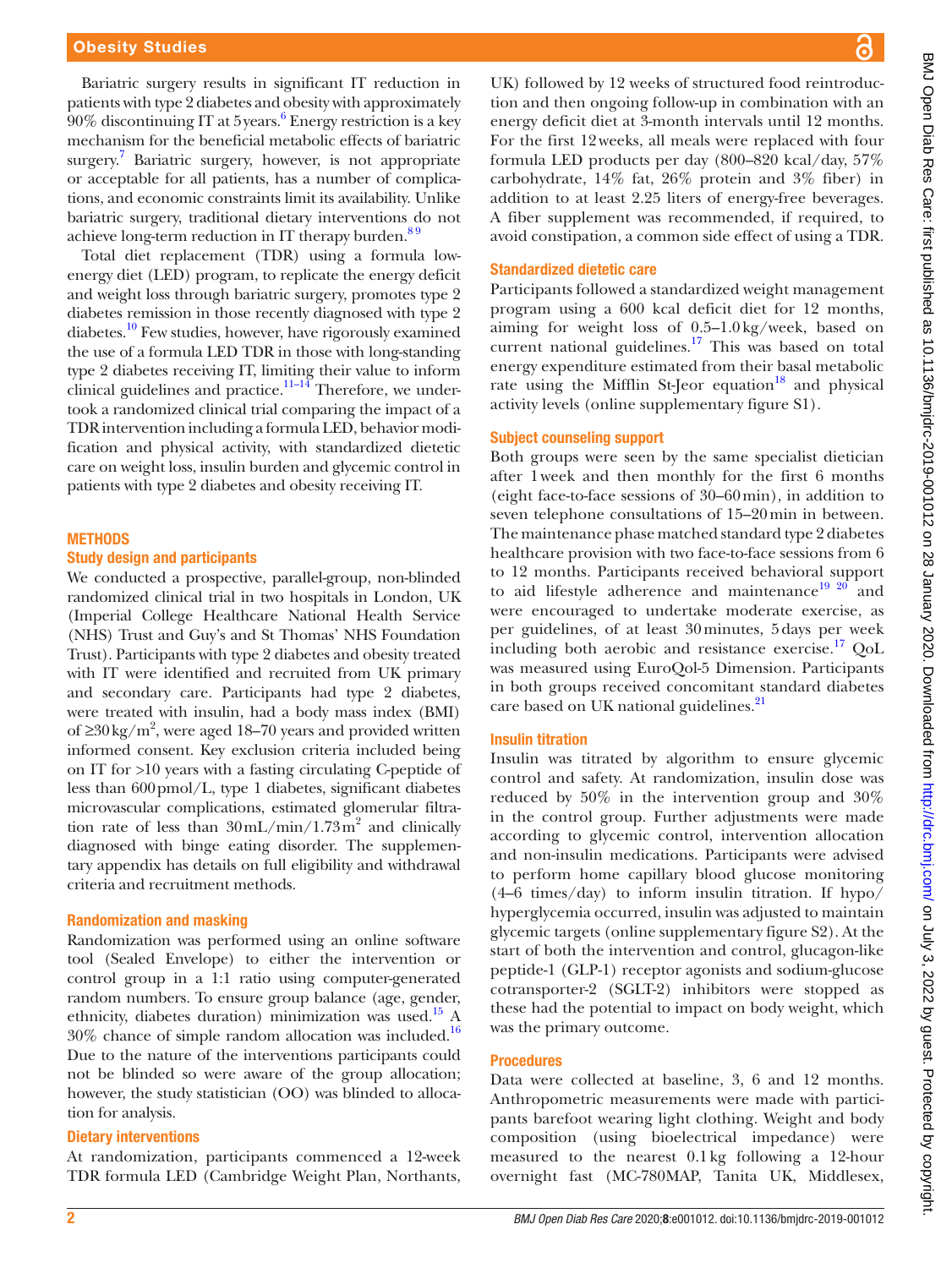UK). Height was measured to the nearest 0.1cm in the morning of screening, using a stadiometer (Invicta Plastics, Leicester, UK). Hip and waist circumference was measured to the nearest 0.1cm using a fiberglass tape.

Mixed meal tolerance tests (MMTT) were undertaken at baseline, 3 and 12 months. Following an overnight fast, a cannula was inserted into the subject's forearm vein and fasted samples taken. A standardized liquid supplement was given (Ensure Plus, Abbott, UK; 330 calories: 54% carbohydrate, 17% protein, and 29% fat) and timed blood samples collected (15, 30, 45, 60, 90, 120, 150, 180, 210min after test meal). Appetite and hunger were assessed at each time point using a 100mm visual analog scale, but are not reported. $^{22}$  Fasting and postprandial plasma glucose, insulin and total GLP-1 were measured (see [online supplementary appendix](https://dx.doi.org/10.1136/bmjdrc-2019-001012)).

#### Study outcomes

The primary outcome was weight loss at 12 months. Prespecified secondary outcomes included insulin usage, HbA1c, fasting plasma glucose, fasting plasma C-peptide, hormonal responses during the MMTT, serum lipids, blood pressure, body composition, and QoL. Post hoc outcomes examined differences between participants in the intervention group who discontinued IT and those who did not. Adverse events (AE) were monitored during the initial TDR and food reintroduction phase.

#### Statistical analysis

The primary outcome was body weight loss at 12 months. Primary analysis used repeated measures analysis of covariance using a mixed model taking account of the within-subject variability, using weight measurements at all postrandomization time points and adjusting for baseline weight, randomization factors, HbA1c and number of medications. The adjusted mean group differences for baseline and each time point with 95% CIs were calculated. Both the crude unadjusted and adjusted estimates are presented, but the primary inference was based on the adjusted analysis. Area under the curve (AUC) was calculated using the trapezoidal rule. Secondary outcomes were analyzed using similar methods. Difference in hypoglycemia frequency between groups used mixed-effects Poisson regression with incidence rate ratio presented. All analyses were according to intention-to-treat principle. The impact of non-response and missing data at 12 months' follow-up was examined in sensitivity analyses [\(online supplementary table S1\)](https://dx.doi.org/10.1136/bmjdrc-2019-001012). Details of dealing with missing data are found in the online supplementary appendix. Demographic factors and clinical characteristics were summarized with counts (percentages) for categorical variables, mean (SD) for normally distributed continuous variables, or median (IQR or entire range) for other continuous variables.

The sample size calculation indicated that 37 participants per group would provide 80% power to detect a 10kg weight loss difference between groups (SD 15kg) at a  $5\%$  significance level.<sup>23</sup> Published mean attrition

while following a very-low-energy diet (VLED) and LED is  $0\%$ –52%.<sup>24</sup> Accounting for an approximate 20% dropout, a total of 90 participants (45 per arm) were recruited.

The analysis plan did not correct for multiple comparisons for tests of secondary outcomes. Results are reported as point estimates and 95% CIs. The CI widths were not adjusted for multiple comparisons, so intervals cannot infer definitive treatment effects. Statistical analyses were performed using Stata SE V.15.0 (StataCorp, College Station, TX). Statistical significance was defined as a twosided p value  $< 0.05$ .

# **RESULTS**

Between 4 November 2014 and 19 June 2017, ninety participants were randomly assigned to the treatment groups (intervention, n=45; control, n=45; [online supple](https://dx.doi.org/10.1136/bmjdrc-2019-001012)[mentary figure S3\)](https://dx.doi.org/10.1136/bmjdrc-2019-001012). Follow-up ended on 29 May 2018. At baseline, participants in the study groups were matched for demographic, anthropometric and clinical characteristics [\(table](#page-3-0) 1). Overall, 21 (23.3%) participants were lost to follow-up or had withdrawn at 12 months, with 12/45 (26.7%) participants in the intervention group and 9/45 (20%) participants in the control group with no obvious differences in withdrawal reason between groups [\(online](https://dx.doi.org/10.1136/bmjdrc-2019-001012) [supplementary figure S3](https://dx.doi.org/10.1136/bmjdrc-2019-001012)).

#### Primary outcome

The mean reduction in body weight at 12 months was 9.8kg (SD 4.9; 9.7% (SD 4.8) of initial weight) in the intervention group and 5.6kg (SD 6.1; 5.8% (SD 6.5) of initial weight) [\(table](#page-4-0) 2) in the control group (adjusted difference −4.3kg, 95%CI −6.3 to −2.3; p<0.0001; [figure](#page-5-0) 1A). During the 12-week TDR LED phase, body weight in the intervention group reduced by 13.3kg (SD 6.8) compared with 4.5kg (SD 4.0) for the control group (p<0.0001), which continued to reduce during the food reintroduction phase to 14.1kg (SD 6.9) vs 6.1kg (SD 5.2), respectively. During subsequent 6 months, both groups regained weight (intervention 4.3kg; control 0.5kg; p<0.001). This did not change after sensitivity analysis [\(online supplementary table S1](https://dx.doi.org/10.1136/bmjdrc-2019-001012)).

At 12 months, weight loss of  $\geq 5\%$  of body weight occurred in 26 of 33 (79%) participants in the intervention group compared with 17 of 36 (47%) in the control group (OR 4.15, 95% CI 1.43 to 11.99). Weight loss  $\geq 10\%$ occurred in 16 of 33 (48%) in the intervention group compared with 7 of 26 (19%) in the control group (OR 3.90, 95%CI 1.34 to 11.38; [figure](#page-5-0) 1B).

#### Secondary outcomes

At baseline, all participants were taking insulin for a median of 4.0 years (IQR 2, 7.25). At 12 months, 13 of 33 (39.4%) participants in the intervention group had discontinued insulin compared with 2 of 36 (5.6%) in the control group  $(p<0.001)$ . At 12 months, there was a reduction in daily total insulin dose, reducing by 47.3 units (SD 36.4) (26.6 units/day (SD 27.2)) in the intervention group and 33.3 units (SD 52.9) (52.4 units/day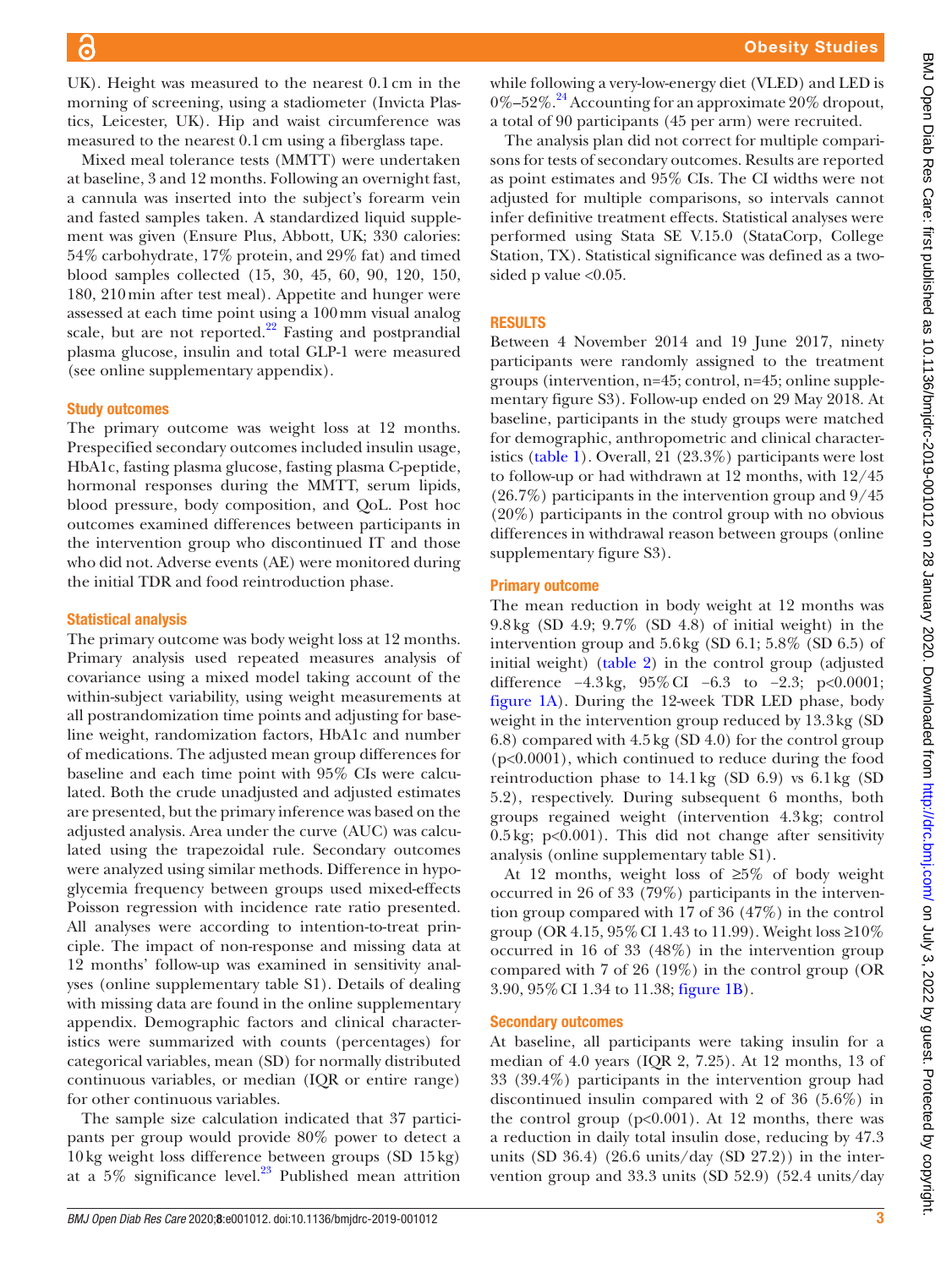<span id="page-3-0"></span>

| <b>Characteristics</b>                                    | Intervention (n=45) | Control (n=45)   |
|-----------------------------------------------------------|---------------------|------------------|
| Age at randomization, median (IQR)                        | 58.5 (50.1-64.2)    | 56.1 (51.0-64.5) |
| Sex, n (%)                                                |                     |                  |
| Male                                                      | 20(44.4)            | 19(42.2)         |
| Female                                                    | 25 (55.6)           | 26 (57.8)        |
| Ethnicity, n (%)                                          |                     |                  |
| Caucasian                                                 | 26 (57.8)           | 27 (60.0)        |
| Mixed                                                     | 1(2.2)              | 1(2.2)           |
| Asian                                                     | 4(8.9)              | 7(15.6)          |
| <b>Black</b>                                              | 14(1.1)             | 10 (22.2)        |
| Weight (kg), mean (SD)                                    | 104.0 (20.2)        | 103.1 (18.9)     |
| Body mass index (kg/m <sup>2</sup> ), mean (SD)           | 36.6(5.1)           | 36.8(5.3)        |
| Waist circumference (cm), mean (SD)                       | 120.3 (12.7)        | 121.5 (12.4)     |
| Hip circumference (cm), mean (SD)                         | 120.7(12.1)         | 122.0(13.2)      |
| Waist-to-hip ratio, mean (SD)                             | 1.00(0.06)          | 1.00(0.06)       |
| Body fat (%), mean (SD)                                   | 40.4(8.0)           | 40.4(7.4)        |
| HbA1c (%), mean (SD)                                      | 8.7(1.7)            | 9.3(1.7)         |
| Duration of diabetes, median (IQR)                        | $13.0(9.0-20.0)$    | $12.0(6.0-18.0)$ |
| HbA1c (mmol/mol)                                          | 72.2 (19.0)         | 78.4 (18.7)      |
| Fasting glucose (mmol/L)                                  | 10.10 (3.76)        | 10.61 (3.02)     |
| Insulin (U), median (IQR)                                 | 73.1 (41.3)         | 79.4 (70)        |
| Insulin (U/kg), median (IQR)                              | 0.72(0.42)          | 0.75(0.51)       |
| Duration of insulin, median (IQR)                         | 4.0 (2.0 to 6.2)    | 4 (2.5 to 8.0)   |
| Other medications, n (%)                                  |                     |                  |
| Metformin                                                 | 37 (82.2)           | 42 (93.3)        |
| SU                                                        | 10 (22.2)           | 16 (35.6)        |
| GLP-1                                                     | 14(31.1)            | 3(6.7)           |
| Dipeptidyl peptidase IV inhibitors                        | 5(11.1)             | 7(15.6)          |
| SGLT-2 inhibitors                                         | 7(15.6)             | 4(8.9)           |
| Thiazolidinediones                                        | 0(0)                | 1(2.2)           |
| Oral antidiabetic medications, n                          | 2.62 (0.94)         | 2.6(0.83)        |
| Blood pressure (mm Hg), mean (SD)                         |                     |                  |
| Systolic                                                  | 131.5 (16.1)        | 132.2 (17.6)     |
| <b>Diastolic</b>                                          | 73.2(9.1)           | 74.0 (12.7)      |
| HDL cholesterol (mmol/L)                                  | 1.09(0.30)          | 1.14(0.35)       |
| Triglycerides (mmol/L)                                    | 2.01(2.14)          | 1.78(1.41)       |
| Hypertension, n (%)                                       | 32 (80.0)           | 35 (77.8)        |
| CHD, n (%)                                                | 9(22.5)             | 12 (26.7)        |
| Smoking, n (%)                                            | 8(17.8)             | 7(15.6)          |
| Statins, n (%)                                            | 40 (88.9)           | 41(91.1)         |
| Retinopathy, n (%)                                        | 19 (42.2)           | 16 (35.6)        |
| Nephropathy, n (%)                                        | 6(13.3)             | 12(26.7)         |
| Neuropathy, n (%)                                         | 10(25.0)            | 17 (40.0)        |
| Estimated glomerular filtration rate (mL/min/1.73 $m^2$ ) | 75.4 (17.1)         | 76.9 (21.4)      |
| Quality of life (mm)                                      | 68.1 (19.9)         | 62.7 (19.4)      |

Data presented as mean (SD), n (%) or median (IQR) unless otherwise specified.

No significant difference between groups in any characteristics.

Nephropathy defined as having estimated glomerular filtration rate (eGFR)  $\leq$ 60 mL/min/1.73m<sup>2</sup>.

CHD, Coronary Heart Disease; GLP-1, glucagon-like peptide-1 agonist; HbA1c, glycated hemoglobin; HDL, high-density lipoprotein; SGLT-2, sodium-glucose cotransporter-2 inhibitor; SU, sulfonylurea.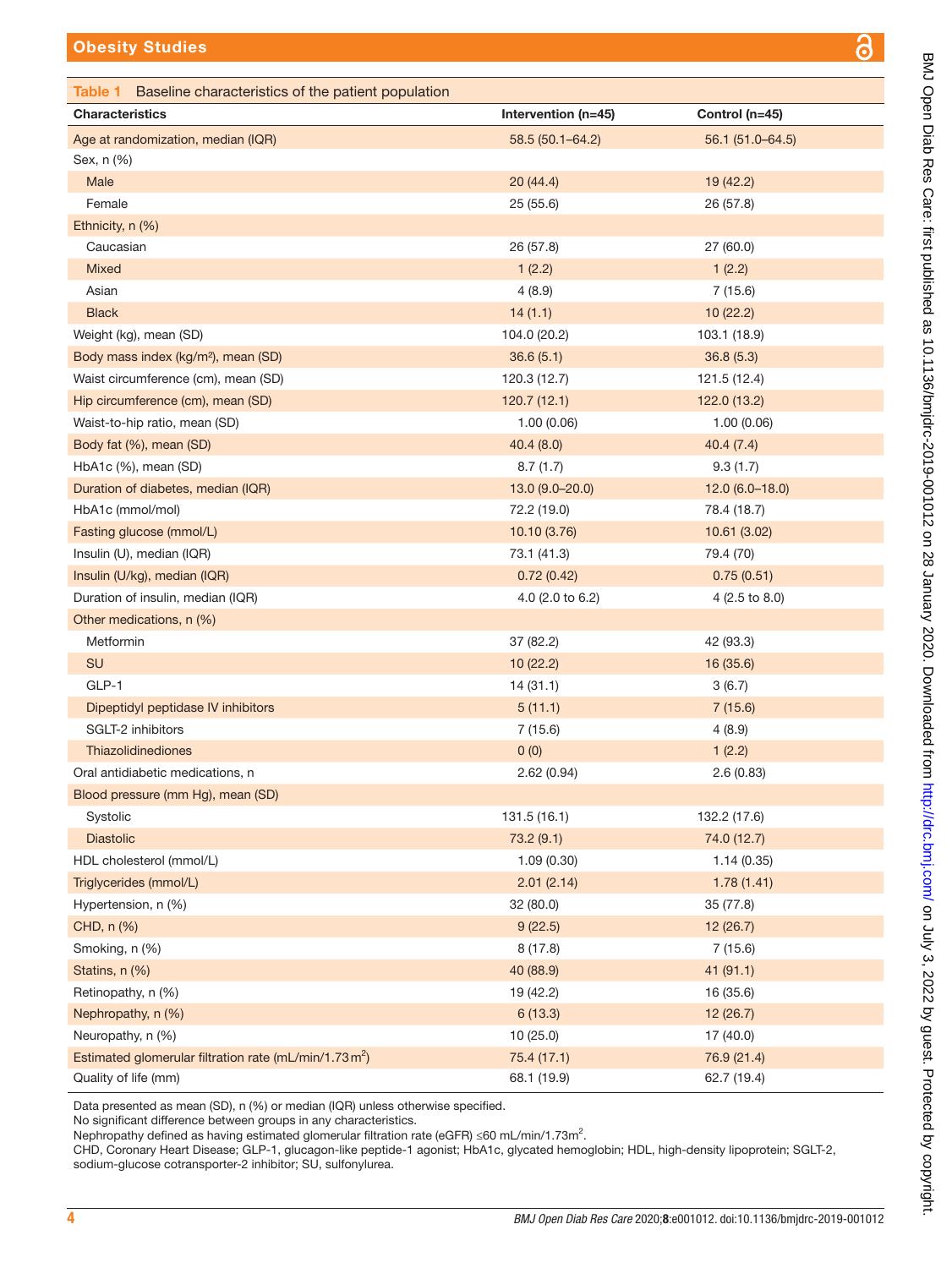|                          |                     |                  | <b>Intervention effect</b>     |         |
|--------------------------|---------------------|------------------|--------------------------------|---------|
|                          | <b>Intervention</b> | Control          | Estimate (95% CI)              | P value |
| Weight (kg)              |                     |                  |                                |         |
| <b>Baseline</b>          | $104.0 \pm 20.2$    | $103.1 \pm 18.9$ |                                |         |
| Mean change at 12 months | $-9.8 + 4.9$        | $-5.6\pm 6.1$    | $-4.3$ (-6.3 to $-2.3$ )       | < 0.001 |
| HbA1c (%)                |                     |                  |                                |         |
| <b>Baseline</b>          | $8.75 + 1.74$       | $9.32 + 1.71$    |                                |         |
| Mean change at 12 months | $-0.43 \pm 1.01$    | $-0.09 \pm 1.64$ | $-0.56$ ( $-1.17$ to 0.05)     | 0.07    |
| HbA1c (mmol/mol)         |                     |                  |                                |         |
| <b>Baseline</b>          | $72.2 + 19.0$       | $78.4 + 18.7$    |                                |         |
| Mean change at 12 months | $-4.7 + 11.1$       | $-1.0+17.9$      | $-6.1$ ( $-12.8$ to 0.5)       | 0.07    |
| Insulin dose (U)         |                     |                  |                                |         |
| <b>Baseline</b>          | $73.1 \pm 41.3$     | $79.4 \pm 61.0$  |                                |         |
| Mean change at 12 months | $-47.3 \pm 36.4$    | $-33.3+52.9$     | $-18.6$ ( $-29.2$ to $-7.9$ )  | 0.001   |
| Insulin dose (U/kg)      |                     |                  |                                |         |
| <b>Baseline</b>          | $0.72 \pm 0.42$     | $0.75 \pm 0.51$  |                                |         |
| Mean change at 12 months | $-0.45+0.36$        | $-0.29+0.50$     | $-0.16$ ( $-0.26$ to $-0.06$ ) | 0.002   |
| Stopping insulin (n/(%)) |                     |                  |                                |         |
| <b>Baseline</b>          | 45 (100)            | 45 (100)         |                                |         |
| Change at 12 months      | 13 (29)             | 3(7)             |                                | 0.001   |

Data presented as mean±SD.

Nephropathy defined as having estimated glomerular filtration rate (eGFR) ≤60 mL/min/1.73m<sup>2</sup>.

HbA1c, glycated hemoglobin.

(SD 41.6)) in the control group. The adjusted difference between the groups was −18.6 units (95%CI −29.2 to −7.9; p=0.001; [figure](#page-5-1) 2A). At 12 months, participants in the intervention group were using significantly less sulfonylureas (SU) compared with the control (12.1% vs 33.3%, respectively, p*=*0.04, [online supplementary table](https://dx.doi.org/10.1136/bmjdrc-2019-001012) [S2](https://dx.doi.org/10.1136/bmjdrc-2019-001012)). Both metformin and gliptin usage was not significantly different between intervention and control groups at 12 months (metformin  $78\%$  vs  $94.4\%$ , p=0.054; gliptins 9.1% vs 19.4%, p=0.222) [\(table](#page-4-0) 2).

<span id="page-4-0"></span>Table 2 Body weight, HbA1c and insulin usage outcomes

At 12 months, mean HbA1c fell by 0.43% (SD 1.01)  $(4.7 \text{mmol/mol}$  (SD 11.1)) in the intervention group and by 0.09% (SD 1.64) (1.0mmol/mol (SD 17.9)) in the control group with an adjusted difference of −0.56% (95%CI −1.17 to 0.04; p=0.07) or −6.2mmol/mol (95%CI −12.8 to 0.5; p=0.07; [figure](#page-5-1) 2B). At 12 months, mean fasting plasma glucose was 8.7mmol/L (SD 2.8) in the intervention and 10.7mmol/L (SD 3.8) in the control group  $(-1.8 \text{mmol/L}, 95\% \text{ CI} -3.1 \text{ to } -0.4; \text{p} = 0.01; \text{online}$ [supplementary figure S4A](https://dx.doi.org/10.1136/bmjdrc-2019-001012)). The postprandial glucose response following the MMTT at 12 months was lower in the intervention 60–210min following the test meal [\(figure](#page-5-1) 2C), with the glucose  $AUC_{0-210}$  also reflecting this with a significant adjusted difference of −2.12mmol/L/ min (95% CI –3.51 to –0.73; p=0.003; [online supplemen](https://dx.doi.org/10.1136/bmjdrc-2019-001012)[tary figure S4B](https://dx.doi.org/10.1136/bmjdrc-2019-001012)).

At 12 months, there was no difference in fasting and postprandial levels of C-peptide, or GLP-1 between the two groups [\(online supplementary table S4, figure S4C,D,](https://dx.doi.org/10.1136/bmjdrc-2019-001012) respectively). At 6 months, the mean adjusted fasting C-peptide was lower in the intervention group than the control group  $(531.4 \text{pmol/L} \text{ vs } 805.5 \text{pmol/L} \text{, respectively.}$ tively), with a between-group difference of −274.1pmol/L (95%CI −384.9 to −163.3; p=0.001).

The weight loss observed appeared to be mainly due to fat mass (FM) loss. FM loss was greater than lean mass in both groups [\(online supplementary figure S5A,B](https://dx.doi.org/10.1136/bmjdrc-2019-001012), respectively). FM loss in the intervention group was 7.0kg (SD 4.3) compared with 4.3kg (SD 4.4) in the control group (adjusted difference −2.4, 95%CI −4.1 to −0.7; p=0.006). Mean waist circumference reduced by 9.9cm (SD 1.1) in the intervention group compared with 4.6cm (SD 1.2) within the control group (adjusted difference −4.8, 95%CI −7.4 to −2.2; p<0.0001; [figure](#page-5-0) 1C). At 12 months, reductions in anthropometric measurements from baseline including BMI and waist-to-hip ratio were greater with the TDR lifestyle intervention [\(online supplemen](https://dx.doi.org/10.1136/bmjdrc-2019-001012)[tary table S3](https://dx.doi.org/10.1136/bmjdrc-2019-001012)).

At 12 months, CVD risk factors (low-density lipoprotein cholesterol, high-density lipoprotein cholesterol, triglycerides, systolic and diastolic blood pressure) did not differ between groups [\(online supplementary table](https://dx.doi.org/10.1136/bmjdrc-2019-001012) [S6](https://dx.doi.org/10.1136/bmjdrc-2019-001012)). The between-group difference in CVD risk factors diminished over time [\(online supplementary table S6](https://dx.doi.org/10.1136/bmjdrc-2019-001012)). The use of antihypertensive drugs and HMG-CoA reductase inhibitors was similar between the groups at baseline.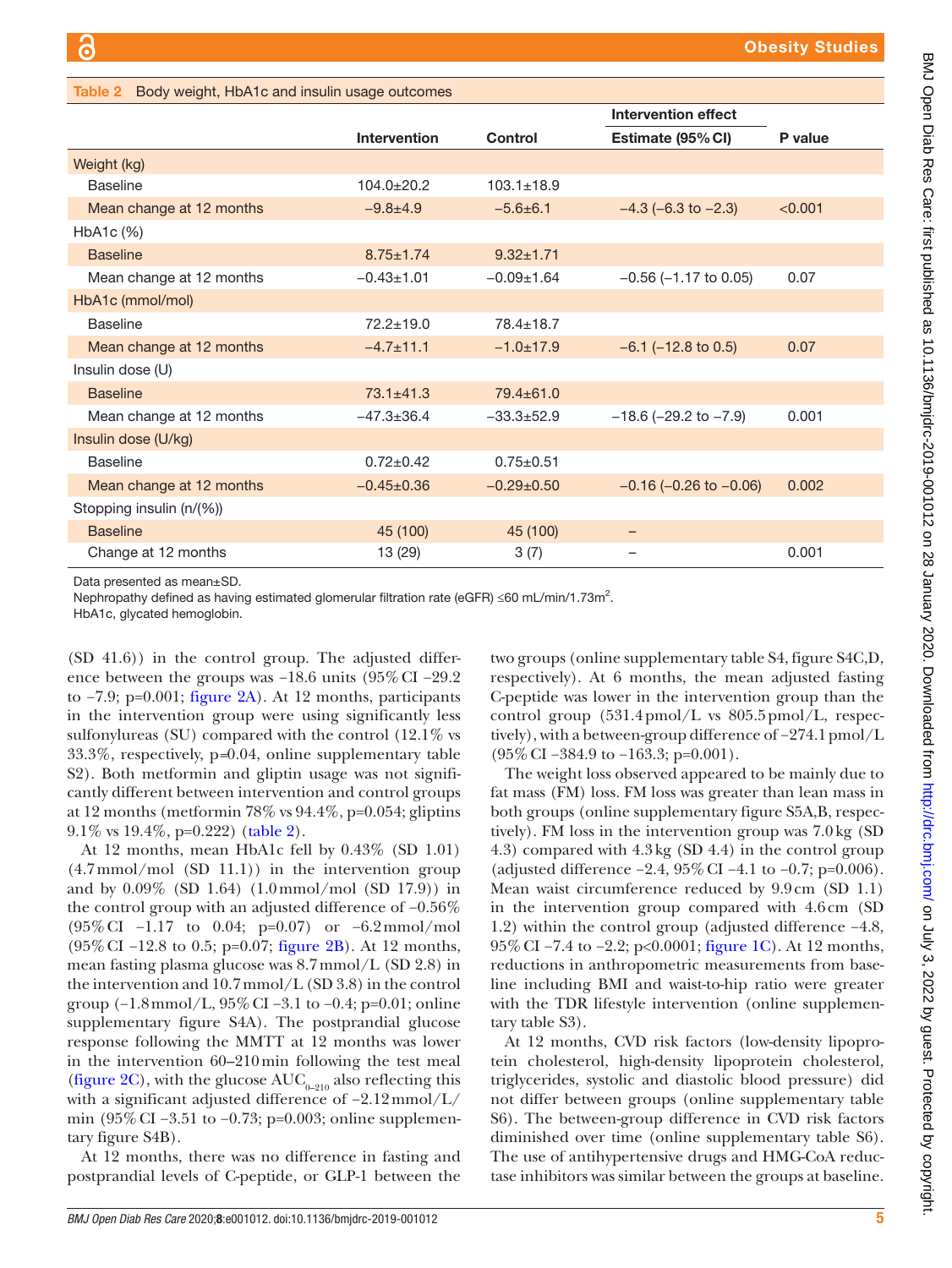





<span id="page-5-0"></span>Figure 1 Body weight change comparing intervention and control over 12 months. (A) Line graph of mean body weight change from baseline with standard error of the mean (SEM). (B) The percentage of participants who achieved at least 5% or 10% weight loss from baseline at 12 months in the intervention and control groups. (C) Line graph of waist circumference change from baseline with SEM. P values, SEM and 95%CI calculated using adjusted mixed linear modeling. \*P<0.05 between-group difference.

Only two patients in the intervention group reduced antihypertensive drugs.

QoL improved by 11.1 points (SD 21.8) at 12 months in the intervention compared with 0.71 points (SD 19.4) in



<span id="page-5-1"></span>Figure 2 Insulin dose, glycated hemoglobin and postprandial plasma glucose change comparing treatment groups over 12 months. (A) Insulin dose reduction in units from baseline to 12 months in the intervention group and control group. (B) HbA1c change from baseline with standard error of the mean (SEM). (C) Postprandial plasma glucose concentrations at 12 months during the mixed meal tolerance test (MMTT). P values, SEM and 95%CI calculated using adjusted mixed linear modeling. \*P<0.05 betweengroup difference.

ဥ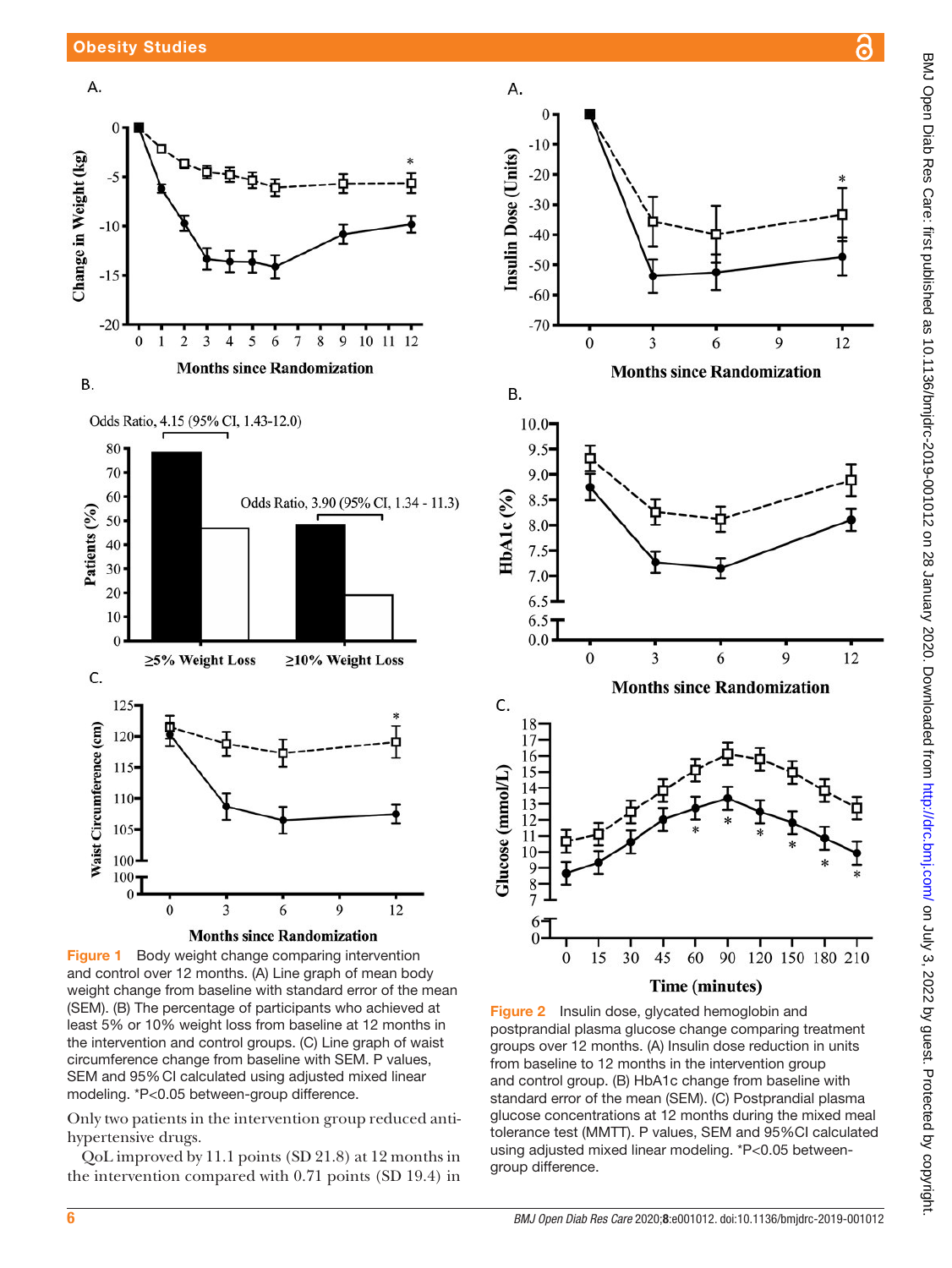the control group (adjusted difference 8.6, 95%CI 2.0 to 15.2; p=0.01; [online supplementary figure S6\)](https://dx.doi.org/10.1136/bmjdrc-2019-001012).

#### Post hoc outcomes

Those who discontinued IT in the intervention group lost more weight than those who did not (12.2kg (SD 4.1) vs 8.3kg (SD 4.0); p=0.02). Furthermore, they had lower baseline HbA1c (7.9% (SD 0.8) vs 8.9% (SD 1.6)) (62.4mmol/mol (SD 8.8) vs 74.4mmol/mol (SD 17.7); p=0.03), lower baseline insulin dosage (43.7 units (SD 22.9) vs 93.4 units (SD 42.4); p<0.0001) and were mostly male  $(77\% \text{ vs } 30\%; \text{p=0.008}, \text{online supplementary table})$  $(77\% \text{ vs } 30\%; \text{p=0.008}, \text{online supplementary table})$  $(77\% \text{ vs } 30\%; \text{p=0.008}, \text{online supplementary table})$ [S5](https://dx.doi.org/10.1136/bmjdrc-2019-001012)). There was a marked increase in 30min postprandial increment in plasma C-peptide (30min fasting) compared with baseline by 283.8pmol/L (95%CI 137.2 to 430.4; p=0.001), despite no change in  $AUC_{0-210}$ C-peptide.

#### Adverse events

Both groups reported easily managed mild or moderate adverse events (AEs) ([online supplementary table S8](https://dx.doi.org/10.1136/bmjdrc-2019-001012)). There was no significant difference in hypoglycemia between groups (adjusted incidence rate ratio 0.55, 95%CI 0.25 to 1.25; p=0.15), nor was there any difference observed during the TDR LED phase [\(online supple](https://dx.doi.org/10.1136/bmjdrc-2019-001012)[mentary table S7](https://dx.doi.org/10.1136/bmjdrc-2019-001012)). No hypoglycemia required assistance. The most frequent AEs in the intervention group were constipation (n=26), sensitivity to cold (n=23), flatulence  $(n=21)$ , diarrhea  $(n=19)$  and dizziness  $(n=17)$ .

Fourteen serious adverse events (SAE) occurred (nine control group and five intervention group). Only one SAE (an episode of postural hypotension) was thought to be intervention related. No deaths occurred during the study.

#### **DISCUSSION**

This is the first randomized clinical trial to demonstrate that a low-energy TDR-based lifestyle intervention safely induces weight loss, reduces insulin requirements, and improves QoL specifically in participants with longstanding type 2 diabetes and obesity receiving IT.

Traditionally, weight loss in those with type 2 diabetes has been considered to be challenging, with lower weight loss in patients on IT than those not on IT.<sup>[8](#page-8-4)</sup> In a review of weight loss interventions in non-IT participants with type 2 diabetes, 12-month pooled weight loss was 2.4–8.0kg, while in the intensive lifestyle intervention arm of the Look AHEAD study, those on IT achieved a mean weight loss of 7.6%.[8](#page-8-4) Contrary to these findings, the weight loss achieved in the intervention group in our study (9.8kg) was considerably greater and appeared to be mainly from FM.

In previous studies, patients with and without type 2 diabetes on a formula TDR LED program lost weight of 10.0–10.7kg at 12 months, almost identical to our study, despite our participants being on  $IT<sup>10 25</sup>$  $IT<sup>10 25</sup>$  $IT<sup>10 25</sup>$  Furthermore, a larger proportion of participants in the intervention group achieved 5% and 10%weight loss with approximately a quadrupling of odds in achieving both these

targets compared with the control group. Therefore, the TDR intervention provided an effective weight loss treatment in those with long-standing type 2 diabetes and obesity taking IT.

Postprandial glucose clearance after MMTT, particularly after 60min, and fasting plasma glucose had greater improvement with the TDR intervention at 12 months, indicating enhanced insulin sensitivity, both peripherally and hepatically [\(figure](#page-5-1) 2C and [online supplementary](https://dx.doi.org/10.1136/bmjdrc-2019-001012) [table S4\)](https://dx.doi.org/10.1136/bmjdrc-2019-001012). Unlike patients with shorter duration type 2 diabetes where weight loss is associated with decreases in fasting plasma insulin, $26$  we found no overall difference in fasting or postprandial plasma C-peptide or circulating GLP-1 at 12 months. In agreement with our findings, improvements in peripheral and hepatic insulin sensitivity have been observed previously following a VLED in those with type 2 diabetes who recently ceased IT. $^{12\,27}$ 

Although first phase insulin release was not formally measured, those who discontinued insulin had an early, 0–30 min  $(\Delta C_{30})$ , increase in postprandial C-peptide secretion, suggesting improved beta-cell function. This implies that the natural history of type 2 diabetes is more amenable to metabolic modification than expected, despite long-standing disease, and would benefit from formal measurement using gold standard, euglycemic hyperinsulinemic clamp.

There was a marked improvement in insulin usage and glycemic control by 12 months in the intervention group. Despite participants having type 2 diabetes for on average of 13 years, the average insulin usage in the intervention group fell to 27 units/day, with 39.4% of participants stopping insulin completely, compared with the control group who took 52 units/day, with only 5.6% stopping insulin. Reducing insulin dose and/or stopping it would be expected to reduce insulin-induced weight gain, hypoglycemia risk [\(online supplementary table S7\)](https://dx.doi.org/10.1136/bmjdrc-2019-001012) and the negative impact on QoL. $\overline{9}$  Furthermore, there was a significant reduction in SU usage in the intervention group at 12 months, which was a result of medication reduction to prevent hypoglycemic episodes. It should be mentioned this may have impacted the weight loss achieved within the control group, due to the weight potentiating action of SU, however with there being no difference in hypoglycemic episodes [\(online supplementary table S7\)](https://dx.doi.org/10.1136/bmjdrc-2019-001012), the impact on body weight loss is likely to be minimal.

IT negatively affects  $QoL$ <sup>528</sup> Importantly, those in the intervention group reported a significantly improved QoL score at 12 months, while QoL was unchanged in the control group. The observed improvement was greater than reported following formula diets in non-IT type 2 diabetes (7.2 points) and bariatric surgery (9 points).<sup>[10 29](#page-8-5)</sup> The degree of weight loss, improved glycemic control and particularly reducing and stopping IT may have contributed to the improved QoL.<sup>5</sup>

Of clinical importance were those individuals who stopped IT. Minimizing IT, while improving glycemic control and body weight in type 2 diabetes, may reduce all-cause mortality, $30^{31}$  as there is a dose–response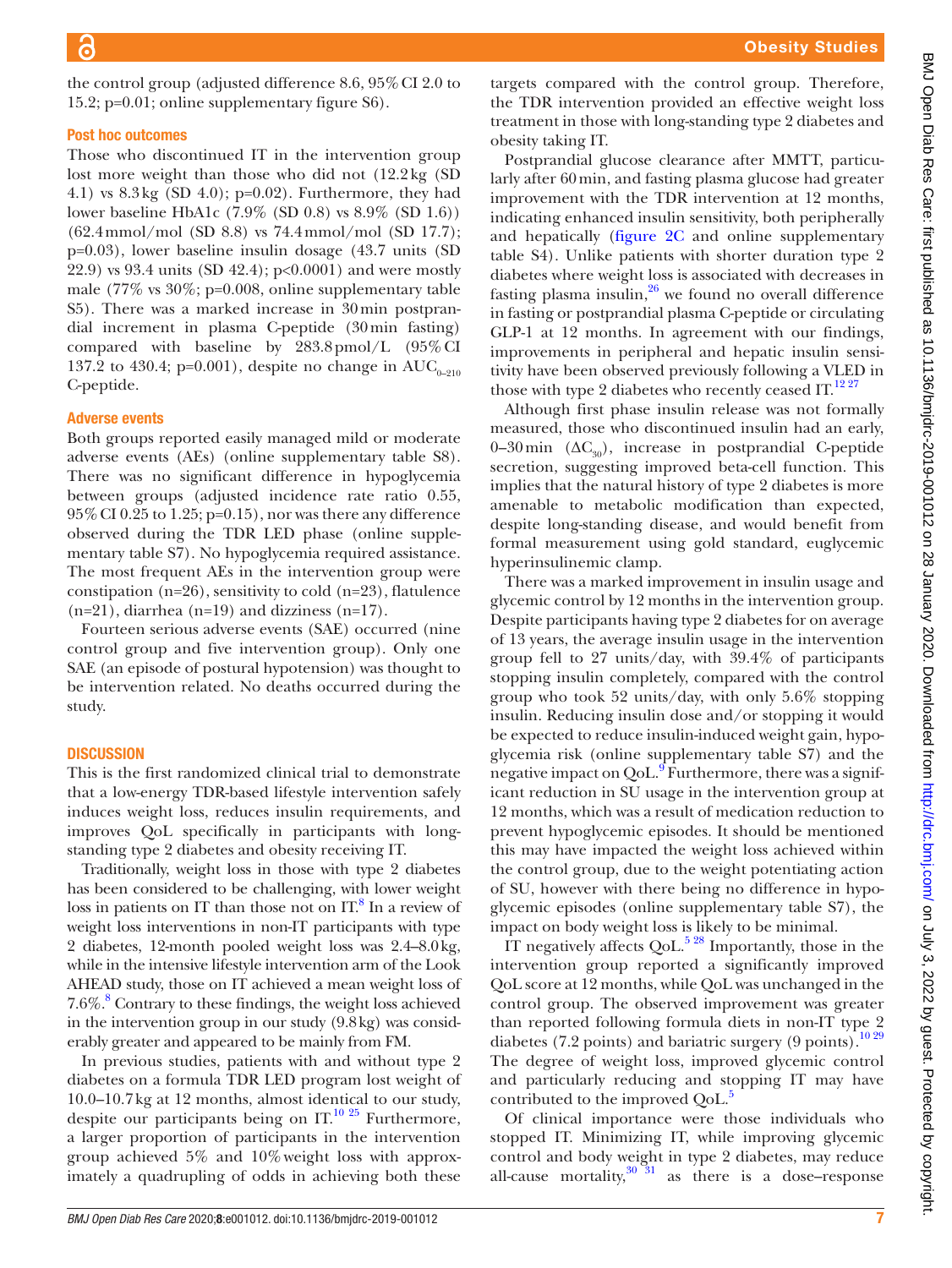relationship between IT and all-cause mortality in type 2 diabetes.<sup>32</sup> With concerns about the healthcare costs of insulin usage accompanying the expected increased type 2 diabetes prevalence, $33$  effective approaches, such as shown in our study, to stop IT are essential. Identifying those participants who might benefit most from such an intervention is of importance. From our study, those who stopped insulin were mainly men, had lower baseline insulin dosage and HbA1c and achieved a greater weight loss at 12 months.

# Strengths and limitations of this study

To our knowledge, this is the largest study to date in this complex patient population demonstrating that a low-energy TDR intervention can be used both effectively and safely. With support within the UK from NHS England for the use of LED in those recently diagnosed with type 2 diabetes, this study provides further evidence for promoting their use for type 2 diabetes, including those treated with insulin. The strengths of the study include the use of algorithms to reduce insulin dosage on starting the TDR intervention that effectively minimize both hyperglycemic and hypoglycemic episodes and should enable safe use of TDR into clinical practice. The participant population was typical of patients with long-standing type 2 diabetes, but the study benefited from having a more ethnically diverse group, a limitation found in previous studies using formula VLED and LED diets.<sup>10</sup> The control group of this study was unique, in that the dietetic intervention was designed to achieve weight loss, which may have reduced the effects observed with the TDR intervention.

Our study has some limitations. Unlike recent studies of patients recently diagnosed with type 2 diabetes carried out in primary care, the interventions in our study were conducted in a secondary care outpatient setting allowing closer monitoring of the patients. Despite this, with the necessary support staff, a TDR intervention could be easily transferable to primary care in this population. Another important limitation was the reduced follow-up visits implemented after the initial 6 months, which reflected in changes in both HbA1c and body weight. After an initial HbA1c reduction at 6 months of the intervention of 1.39% (15.2 mmol/mol) compared with 0.72% (7.8 mmol/mol), in the control group, HbA1c levels were similar at 12 months ([figure](#page-5-1) 2B). Despite no difference between groups, HbA1c was reduced in the intervention by clinically significant 0.43% (4.7 mmol/ mol) compared with no reduction in the control group. Of note, the HbA1c reduction in the intervention group was accompanied by insulin reduction or cessation, which for this patient population has multiple benefits. Previous studies assessing the effect of VLED in patients with type 2 diabetes on IT have reported similar findings, with initial improvements in glycemic control followed by gradual deterioration, $\frac{13 \times 27}{27}$  potentially representing the natural glycemic deterioration in those with longstanding type 2 diabetes. Other factors that could explain

this deterioration are the weight regain, increase in waist circumference and FM between 6 and 12 months which may have had detrimental effects on insulin sensitivity and beta-cell function. The weight regain from 6 to 12 months may have diminished the earlier intervention effect. This weight regain may have been driven by multiple mechanisms, including a counter-regulatory effect on circulating gut hormone following weight loss affecting subjective hunger.<sup>[34](#page-9-3)</sup> With no change in either fasting or postprandial GLP-1 in either group, alterations of other gut hormones such as ghrelin or peptide YY may have contributed to weight regain. A comparable weight regain (4.4kg) was, however, also seen following a similar reduction in patient contact in a recent primary care study employing an LED diet approach. $25$  This also highlights the importance of frequent contact to support weight loss maintenance following the initial TDR intervention and the need for additional strategies for weight maintenance, weight loss and glycemic control which could include GLP-1 receptor agonists, SGLT-2 inhibitors or continued/intermittent use of formula products.<sup>10 35</sup> 36

#### Conclusions and implications to practice

This study confirms that a low-energy TDR intervention including behavior modification and physical activity can be used effectively to manage patients with type 2 diabetes and obesity receiving IT. At present there are very few effective treatments for those with long-standing type 2 diabetes apart from escalating pharmacotherapy or bariatric surgery. This study fills the current gap in knowledge not addressed by the Diabetes Remission Clinical Trial, which focused on those diagnosed with type 2 diabetes for less than 6 years who were not treated with insulin. Patients with long-standing type 2 diabetes and obesity on IT can, with sufficient weight loss achieved through a low-energy TDR intervention, reduce insulin burden and improve QoL. Maintenance strategies are required to ensure the preservation of the early beneficial effects of the TDR intervention.

#### Author affiliations

<sup>1</sup>Nutrition and Dietetic Research Group, Imperial College London, London, UK <sup>2</sup> Centre for Obesity Research, Department of Medicine, University College London, London, UK

<sup>3</sup>Division of Diabetes, Endocrinology and Metabolism, Imperial College London, London, UK

<sup>4</sup>Institute of Diabetes, Endocrinology and Obesity, Guy's and St Thomas' Hospital, London, UK

5 Department of Medicine and Clinical Research Core, Weill Cornell Medicine–Qatar, Qatar–Foundation Education City, Doha, Qatar

<sup>6</sup>Birmingham Clinical Trials Unit, University of Birmingham, Birmingham, UK <sup>7</sup>Nutrition, Exercise and Sports, Faculty of Science, University of Copenhagen, Copenhagen, Denmark

<sup>8</sup>Clinical Research Unit, Parker Institute, Frederiksberg Hospital, Copenhagen, Denmark

<sup>9</sup>Department of Medicine, Weill Cornell Medical College, New York, New York, USA

Acknowledgements We thank the NIHR Clinical Research Network and Diabetes Research Network for their support to the study recruitment. We are grateful to the staff at the NIHR Imperial BRC, Guy's Hospital diabetes research team, general practices, healthcare professionals, and research students for all their help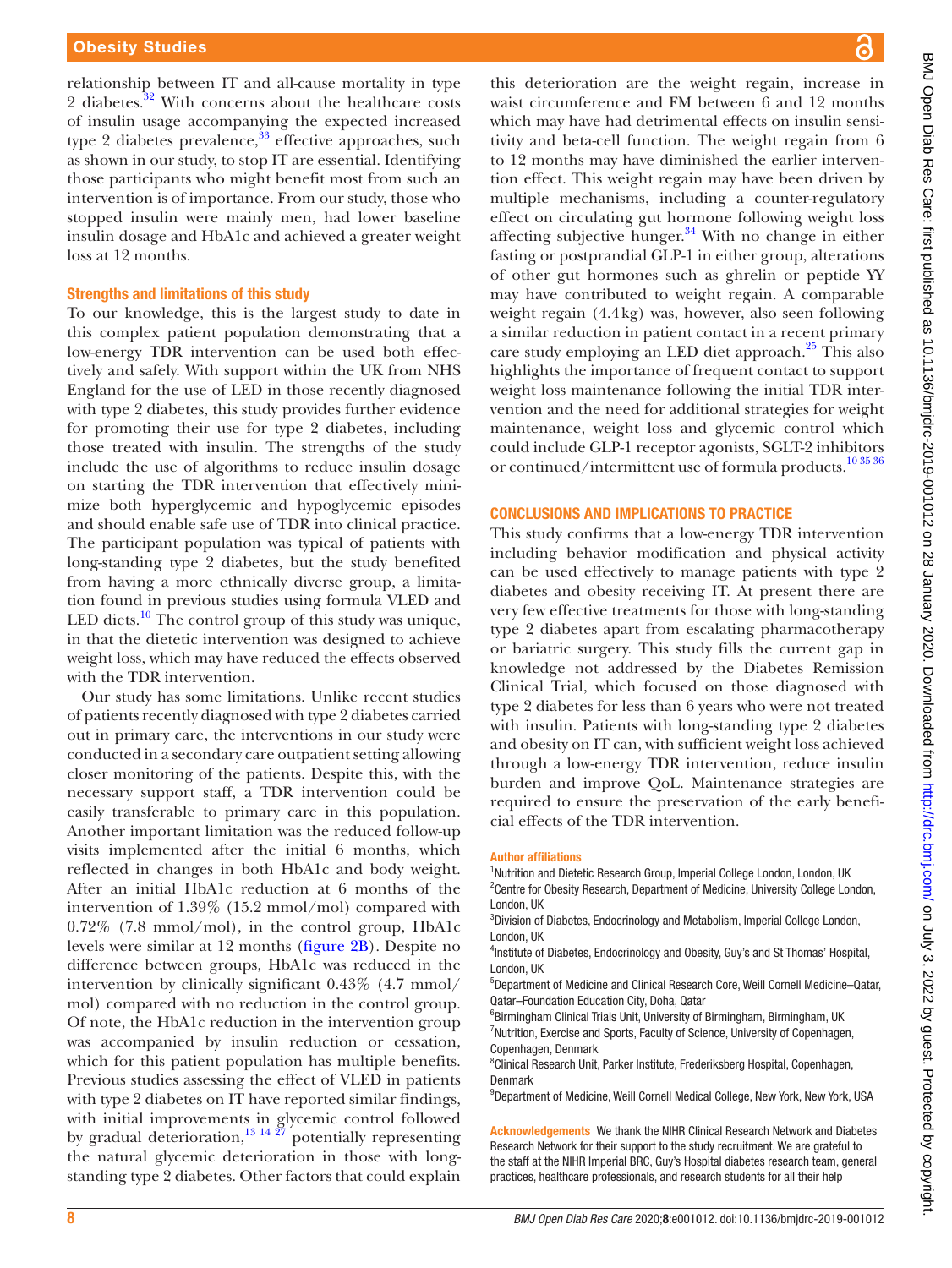# Obesity Studies

throughout the study. Finally, we are grateful to the study participants for their participation.

Contributors All authors contributed to the design of the study. AB coordinated and undertook the recruitment. AB, AD and BM undertook the study. AB coordinated the laboratory analysis. OO undertook the statistical analysis. GSF is the guarantor of this work and, as such, had full access to all the data in the study and takes responsibility for the integrity of the data and the accuracy of the data analysis. All authors contributed to the writing of the manuscript. All authors reviewed the manuscript and approved the final version.

Funding This article presents independent investigator research supported by an educational gift from Cambridge Weight Plan and the National Institute of Health Research (NIHR) Clinical Research Facility at Imperial College Healthcare NHS Trust. The Section for Nutrition Research is funded by grants from the UK Medical Research Council (MRC) and BBSRC and is supported by the NIHR Imperial Biomedical Research Centre (BRC) funding scheme. ST is funded by the Biomedical Research Program at Weill Cornell Medicine in Qatar, supported by Qatar Foundation. ST also receives funding from the Qatar National Research Fund (grant NPRP 8-912-3-19). GSF is an NIHR senior investigator. The formula product was donated by Cambridge Weight Plan who did not have any input into data analysis or interpretation.

**Disclaimer** The views expressed are those of the authors and not necessarily those of the BBSRC, the NHS, the NIHR or the Department of Health.

Competing interests AB, GSF and ST received funding for investigator-initiated research through an educational grant from Cambridge Weight Plan. ST serves on advisory boards for Novo Nordisk. All the authors received no financial benefit. AB has received travel grants and conference fees from Cambridge Weight Plan. BM serves on advisory boards for Novo Nordisk and Boehringer Ingelheim, received educational fees from Novo Nordisk, Lilly, Boehringer Ingelheim and Ethicon, and research grants from Novo Nordisk. ARL was previously employed as medical director at Cambridge Weight Plan but held no shares personally. ARL is also the chairman of Total Diet Meal Replacement Europe.

Patient consent for publication Not required.

Ethics approval The trial was registered prior to recruitment on the ISRCTN registry and approved by the local and national regulatory agencies (Ref: 12/WM/0199).

Provenance and peer review Not commissioned; externally peer reviewed.

Data availability statement Data are available upon reasonable request. Deidentified participant data that underlie the results reported in this article will be made available beginning 12 months and ending 5 years after publication. Proposals should be made to the corresponding author and will require a data access agreement.

Open access This is an open access article distributed in accordance with the Creative Commons Attribution 4.0 Unported (CC BY 4.0) license, which permits others to copy, redistribute, remix, transform and build upon this work for any purpose, provided the original work is properly cited, a link to the licence is given, and indication of whether changes were made. See: [https://creativecommons.org/](https://creativecommons.org/licenses/by/4.0/) [licenses/by/4.0/](https://creativecommons.org/licenses/by/4.0/).

#### ORCID iD

൳

Gary S Frost<http://orcid.org/0000-0003-0529-6325>

#### **References**

- <span id="page-8-0"></span>1 UKPDS Study Group. Intensive blood-glucose control with sulphonylureas or insulin compared with conventional treatment and risk of complications in patients with type 2 diabetes (UKPDS 33). *[Lancet](http://dx.doi.org/10.1016/S0140-6736(98)07019-6)* 1998;352:837–53.
- 2 Turner RC, Cull CA, Frighi V, *et al*. Glycemic control with diet, sulfonylurea, metformin, or insulin in patients with type 2 diabetes mellitus: progressive requirement for multiple therapies (UKPDS 49). UK prospective diabetes study (UKPDS) group. *[JAMA](http://dx.doi.org/10.1001/jama.281.21.2005)* 1999;281:2005–12.
- 3 Stratton IM, Adler AI, Neil HA. Association of glycaemia with macrovascular and microvascular complications of type 2 diabetes (UKPDS 35): prospective observational study. *[BMJ](http://dx.doi.org/10.1136/bmj.321.7258.405)* 2000;321:405–12.
- 4 Hemmingsen B, Lund SS, Gluud C, *et al*. Targeting intensive glycaemic control versus targeting conventional glycaemic control for type 2 diabetes mellitus. *Cochrane Database Syst Rev* 2013;11:1–380.
- <span id="page-8-1"></span>5 Snel M, Sleddering MA, vd Peijl ID, *et al*. Quality of life in type 2 diabetes mellitus after a very low calorie diet and exercise. *[Eur J](http://dx.doi.org/10.1016/j.ejim.2011.07.004)  [Intern Med](http://dx.doi.org/10.1016/j.ejim.2011.07.004)* 2012;23:143–9.
- <span id="page-8-2"></span>6 Schauer PR, Bhatt DL, Kirwan JP, *et al*. Bariatric Surgery versus Intensive Medical Therapy for Diabetes - 5-Year Outcomes. *[N Engl J](http://dx.doi.org/10.1056/NEJMoa1600869)  [Med](http://dx.doi.org/10.1056/NEJMoa1600869)* 2017;376:641–51.
- <span id="page-8-3"></span>7 Lips MA, de Groot GH, van Klinken JB, *et al*. Calorie restriction is a major determinant of the short-term metabolic effects of gastric bypass surgery in obese type 2 diabetic patients. *[Clin Endocrinol](http://dx.doi.org/10.1111/cen.12254)* 2014;80:834–42.
- <span id="page-8-4"></span>8 Pi-Sunyer X, Blackburn G, Brancati FL, *et al*. Reduction in weight and cardiovascular disease risk factors in individuals with type 2 diabetes: one-year results of the look ahead trial. *[Diabetes Care](http://dx.doi.org/10.2337/dc07-0048)* 2007;30:1374–83.
- <span id="page-8-18"></span>9 Brown A, Guess N, Dornhorst A, *et al*. Insulin-Associated weight gain in obese type 2 diabetes mellitus patients: what can be done? *[Diabetes Obes Metab](http://dx.doi.org/10.1111/dom.13009)* 2017;19:1655–68.
- <span id="page-8-5"></span>10 Lean MEJ, Leslie WS, Barnes AC, *et al*. Primary care-led weight management for remission of type 2 diabetes (direct): an open-label, cluster-randomised trial. *[Lancet](http://dx.doi.org/10.1016/S0140-6736(17)33102-1)* 2018;391:541–51.
- <span id="page-8-6"></span>11 Anderson JW, Brinkman-Kaplan V, Hamilton CC, *et al*. Foodcontaining hypocaloric diets are as effective as liquid-supplement diets for obese individuals with NIDDM. *[Diabetes Care](http://dx.doi.org/10.2337/diacare.17.6.602)* 1994;17:602–4.
- <span id="page-8-17"></span>12 Snel M, Gastaldelli A, Ouwens DM, *et al*. Effects of adding exercise to a 16-week very low-calorie diet in obese, insulin-dependent type 2 diabetes mellitus patients. *[J Clin Endocrinol Metab](http://dx.doi.org/10.1210/jc.2011-3178)* 2012;97:2512–20.
- <span id="page-8-19"></span>13 Snel M, van Diepen JA, Stijnen T, *et al*. Immediate and long-term effects of addition of exercise to a 16-week very low calorie diet on low-grade inflammation in obese, insulin-dependent type 2 diabetic patients. *[Food Chem Toxicol](http://dx.doi.org/10.1016/j.fct.2011.09.032)* 2011;49:3104–11.
- 14 Dhindsa P, Scott AR, Donnelly R. Metabolic and cardiovascular effects of very-low-calorie diet therapy in obese patients with type 2 diabetes in secondary failure: outcomes after 1 year. *[Diabet Med](http://dx.doi.org/10.1046/j.1464-5491.2003.00937.x)* 2003;20:319–24.
- <span id="page-8-7"></span>15 Scott NW, McPherson GC, Ramsay CR, *et al*. The method of minimization for allocation to clinical trials. *[Control Clin Trials](http://dx.doi.org/10.1016/S0197-2456(02)00242-8)* 2002;23:662–74.
- <span id="page-8-8"></span>16 Pocock SJ. *Clinical trials - a practical approach*. Chichester: John Wiley & Sons, 1983.
- <span id="page-8-9"></span>17 NICE. National Institute for Health and Clinical Excellence: Guidance. In: *Obesity: identification, assessment and management of overweight and obesity in children, young people and adults: partial update of CG43*. London: National Institute for Health and Care Excellence (UK), 2014.
- <span id="page-8-10"></span>18 Mifflin MD, St Jeor ST, Hill LA, *et al*. A new predictive equation for resting energy expenditure in healthy individuals. *[Am J Clin Nutr](http://dx.doi.org/10.1093/ajcn/51.2.241)* 1990;51:241–7.
- <span id="page-8-11"></span>19 Grace C. A review of one-to-one dietetic obesity management in adults. *[J Hum Nutr Diet](http://dx.doi.org/10.1111/j.1365-277X.2010.01137.x)* 2011;24:13–22.
- 20 Brown A, Gouldstone A, Fox E, *et al*. Description and preliminary results from a structured specialist behavioural weight management group intervention: specialist lifestyle management (SLIM) programme. *[BMJ Open](http://dx.doi.org/10.1136/bmjopen-2014-007217)* 2015;5:e007217–10.
- <span id="page-8-12"></span>21 NICE. National Institute for Health and Clinical Excellence: Guideline NG28 Type 2 diabetes in adults: management. In: *National Institute for health and clinical excellence: guideline NG28 type 2 diabetes in adults: management*. London: National Institute for Health and Care Excellence (UK), 2015.
- <span id="page-8-13"></span>22 Blundell J, de Graaf C, Hulshof T, *et al*. Appetite control: methodological aspects of the evaluation of foods. *[Obesity Reviews](http://dx.doi.org/10.1111/j.1467-789X.2010.00714.x)* 2010;11:251–70.
- <span id="page-8-14"></span>23 Christensen P, Bliddal H, Riecke BF, *et al*. Comparison of a low-energy diet and a very low-energy diet in sedentary obese individuals: a pragmatic randomized controlled trial. *[Clin Obes](http://dx.doi.org/10.1111/j.1758-8111.2011.00006.x)* 2011;1:31–40.
- <span id="page-8-15"></span>24 Brown A, Frost G, Taheri S. Is there a place for low-energy formula diets in weight management. *British Journal of Obesity* 2015;3:84–119.
- <span id="page-8-20"></span>25 Astbury NM, Aveyard P, Nickless A, *et al*. Doctor referral of overweight people to low energy total diet replacement treatment (droplet): pragmatic randomised controlled trial. *[BMJ](http://dx.doi.org/10.1136/bmj.k3760)* 2018;362:k3760.
- <span id="page-8-16"></span>26 Taylor R, Al-Mrabeh A, Zhyzhneuskaya S, *et al*. Remission of human type 2 diabetes requires decrease in liver and pancreas fat content but is dependent upon capacity for β cell recovery. *[Cell Metab](http://dx.doi.org/10.1016/j.cmet.2018.07.003)* 2018;28:547–56.
- 27 Jazet IM, Schaart G, Gastaldelli A, *et al*. Loss of 50% of excess weight using a very low energy diet improves insulin-stimulated glucose disposal and skeletal muscle insulin signalling in